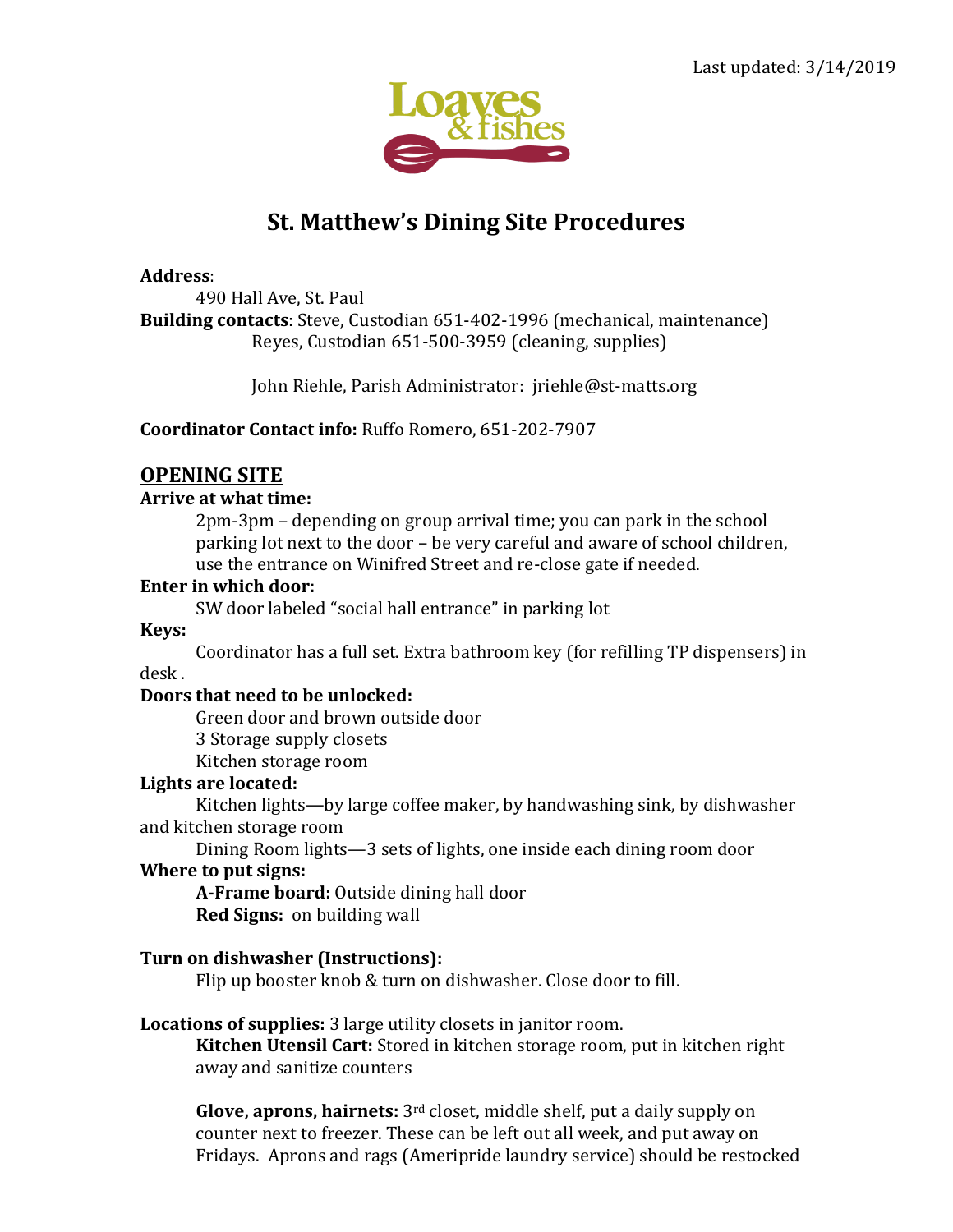weekly, folded and stored in milk crates. Dirty laundry goes in crates under the counter.

**Silverware:** Wrap fork [and spoon if using] with napkins and fill silverware tray, place on serving line.

Loaves & Fishes has our own supply of forks since these are used more frequently and go missing more quickly; our supply can be left in gray bus tub after washing and stored with cups and mugs in kitchen closet. We share spoons and knives with the church; stored in drawers in the kitchen.

**Glasses & Coffee:** Rolling rack of cups and coffee mugs kept in kitchen storage closet. Roll coffee cups and glasses into dining room. Extra coffee cups are on shelves in kitchen closet.

**Plates/Trays:** In kitchen near steam table; count out 100-125 before serving – volunteers usually do this

**Garbage:** Bags are in 3rd closet. 1 yellow trash can in kitchen, 1 yellow in dish room. 1 grey one by dish window.

#### **Sanitizing buckets**

Two in dining hall – wipe down tables before, during and after meal – volunteers can wipe tables before meal One in kitchen – all table tops should be wiped off before prep starts

# **DINING HALL SET UP:**

6 chairs per table – Back left corner chairs can be left up on tables to minimize cleanup. Make sure all chairs are off tables – except back left corner Sanitize/wipe other 3 sections of tables Fill: mop buckets, sanitizing buckets, silverware tub Set out table service: napkins, salt & pepper, glasses, silverware Other set-up as needed: count trays, make coffee, menu board, etc. Make sure all garbage cans have liners, take out trash/recycling as needed Check bathrooms to make sure paper towels and toilet paper are supplied. [Turn on urinal]  $\rightarrow$  should usually be left on.

Put out menu board on serving line Put out grey tub with soapy water for dirty silverware Large white bucket on floor outside dish window for liquids

## **Drink Cart**:

Make 1 full batch of coffee (fills 4-6 carafes).

Instructions: Use 42-cup percolator next to microwave. Fill to 42-cup line, then add coffee to top basket (2 cups of coffee grounds, not quite full) If desired, carafes can be put in dining room at 4:30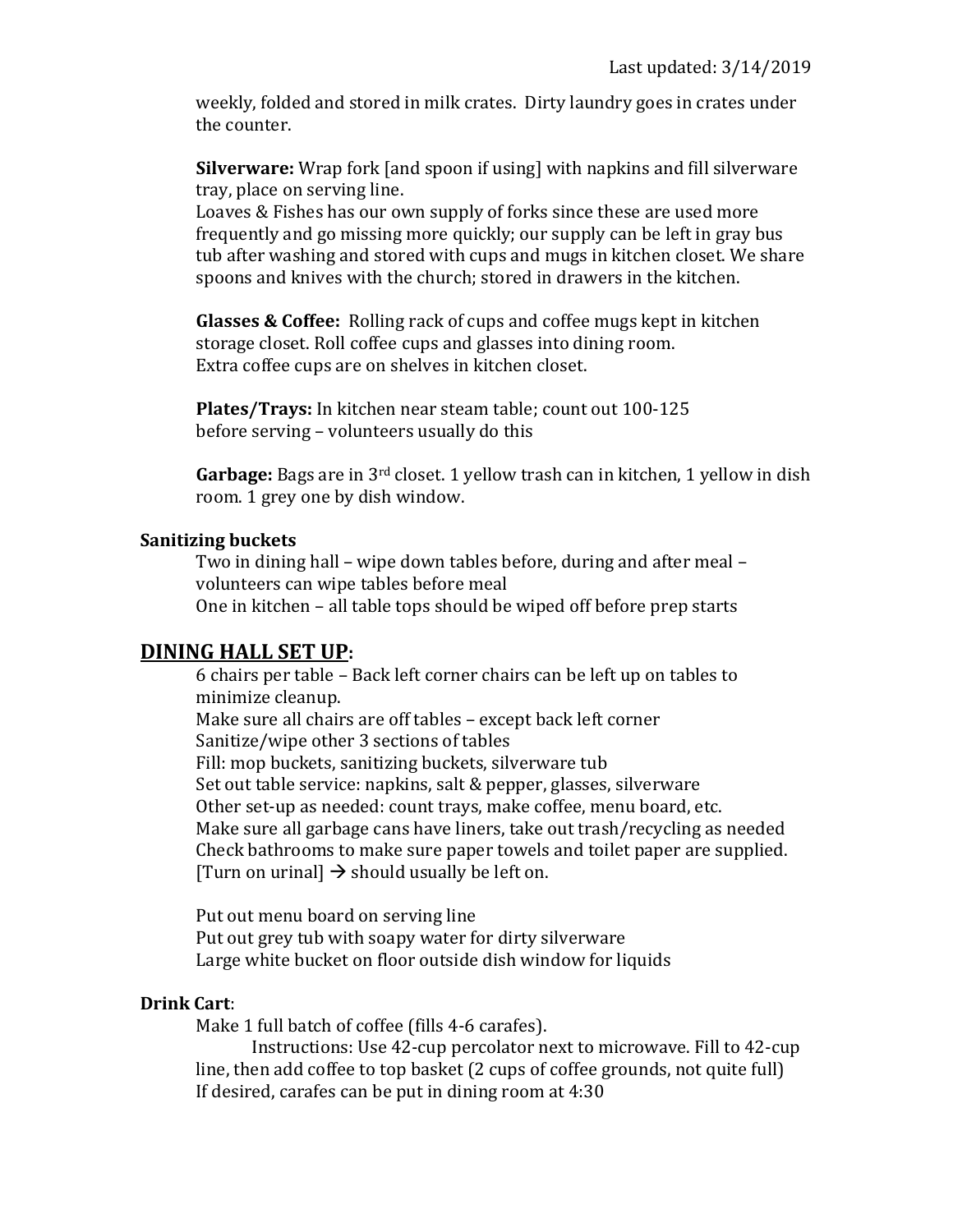Fill up 6 water pitchers with ice & water (ice machine behind bar, at back of dining room

Gallons of milk – start with 3-4.

[1 glass of milk per guest] \*\*has not been enforced because teams bring more milk than needed; rarely need to pick up milk from warehouse.

Bowls of salt, pepper, creamer, sugar and napkins go on table by drink cart Volunteers usually pour drinks.

# **SERVING**

**Serving time:** 5-6pm

**Counting technique:** Clickers or reverse count 100 trays; guest counts go in calendar on white refrigerator

**Describe serving style:** Line service; look for guests who need assistance at table

#### **Policy on seconds**

Served at 5:45pm IF ENOUGH

## **Policy on take home meals:**

A few guests will bring an extra meal home for family members. Guests are encouraged to bring their own containers.

\*\*If guests are filling their own containers from home, they should be served on a regular tray and then load their container at the table. (Volunteers should not handle any containers unless they are brand new or sanitized in our kitchen.) Some sanitized yogurt tubs and clamshell containers in kitchen storage room

# **CLEANUP**

# **Lock doors at end of serving time – 6:00pm Kitchen:**

Wipe down all counters, sinks Shut off fans, ovens, double check fridge and freezer doors are closed Sweep, mop Empty all trash Rinse coffee pots and carafes

## **Dining Room**

Wipe off tables Sweep Mop Put away brooms Return glasses to dish room Milk to fridge

## **Sweep/mop/vacuum floors in following locations:**

Sweep and mop hallway